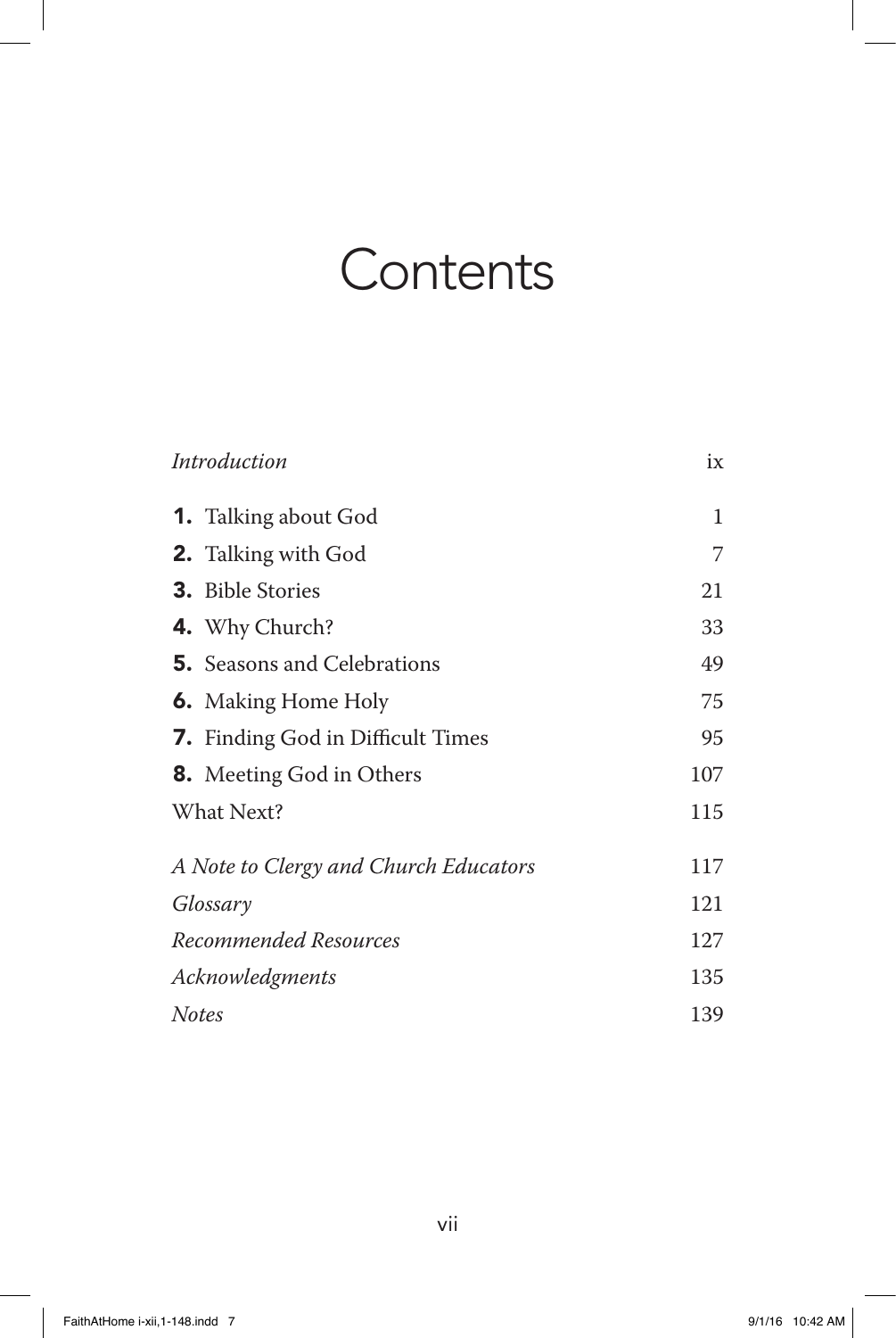# **CHAPTER 1** Talking about God

*The Lord said, "Go out and stand at the mountain before the Lord. The Lord is passing by." A very strong wind tore through the mountains and broke apart the stones before the Lord. But the Lord wasn't in the wind. After the wind, there was an earthquake. But the Lord wasn't in the earthquake. After the earthquake, there was a fire. But the Lord wasn't in the fire. After the fire, there was a sound. Thin. Quiet. When Elijah heard it, he wrapped his face in his coat. He went out and stood at the cave's entrance. A voice came to him and said, "Why are you here, Elijah?"* 1 Kings 19:11–13 (CEB)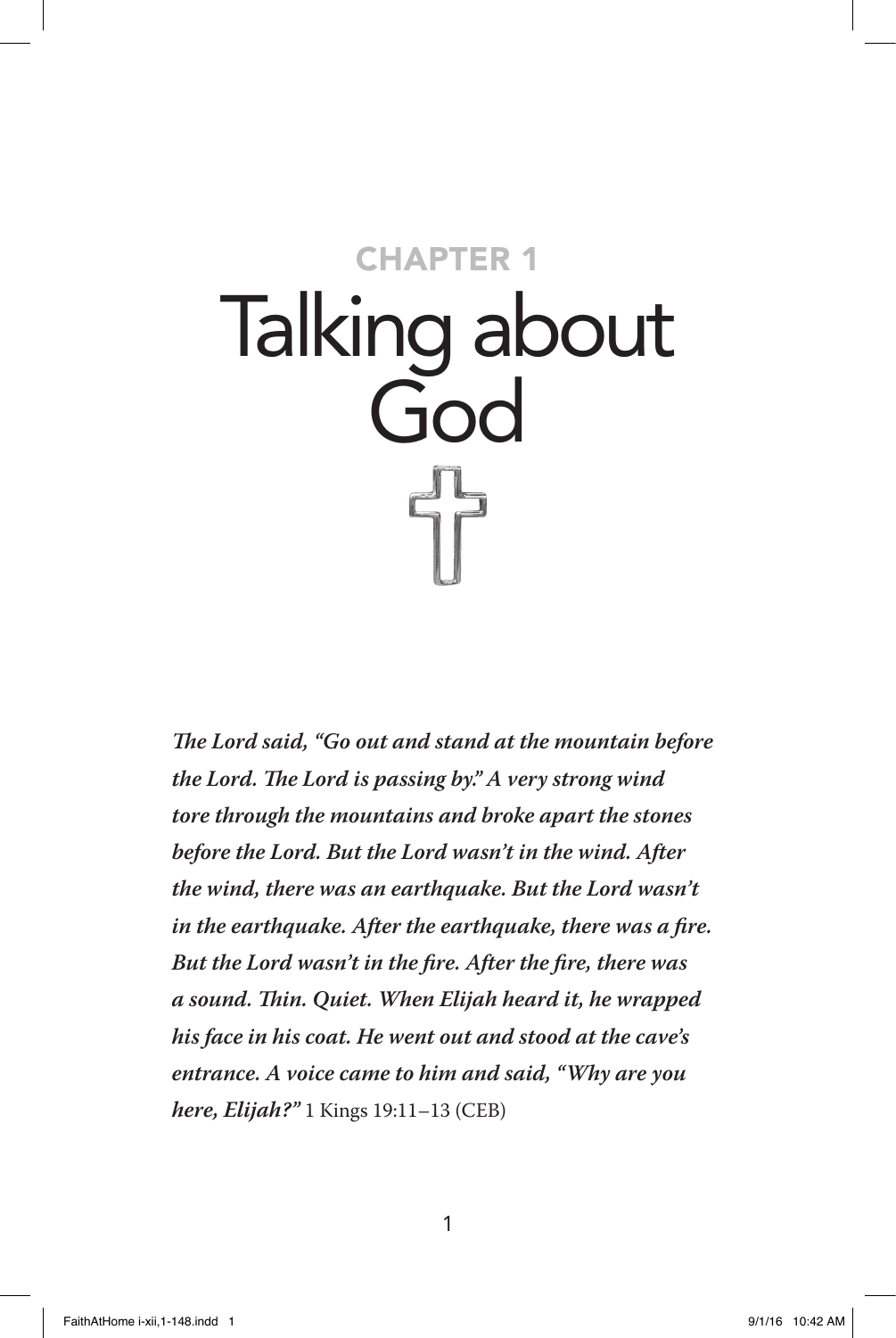"Oh, sure," you're probably thinking, "people talked about God and with God all the time in those days, and everyone agreed on what God is like. Nobody doubted or struggled with their faith. It's so different from today and my experience." Stay with me here. "

The passage from the first book of Kings that begins this chapter has always fascinated me. Here's the backstory: The prophet Elijah has called on God's power and witnessed more than his share of dramatic miracles—enough food in famine, fire from heaven, answered prayer in the form of drought-ending rain, raising a child from the dead. At this point in the story, though, Elijah has given up on God. That it could happen to him shows that it can happen to anyone. He runs for his life and hides in a cave, defeated and depressed. What next? God comes to Elijah, not in the stone-breaking wind, not in the earthquake, not in the fire. God comes to Elijah in silence, in what the King James Version calls "the still small voice"<sup>1</sup> of God. Just when we, in our disheartened disbelief, think we have God all figured out, God is in what we do not expect. As surprising as it may seem, as one mainline denomination puts it, "God is still speaking."2

Let's talk about God, or say—at least—that we want to, if not in public or with our friends, then at home with our kids. Many of us, even those who count ourselves believers, do not talk about God. It's easier and more comfortable and a lot less dangerous that way. However, let's take the risk. Let's agree that we can talk about God without trying to prove the existence of God. Doubts are welcome here. Let's also name that talking about God in this day and age is complicated by the fact that many of us don't agree on who or what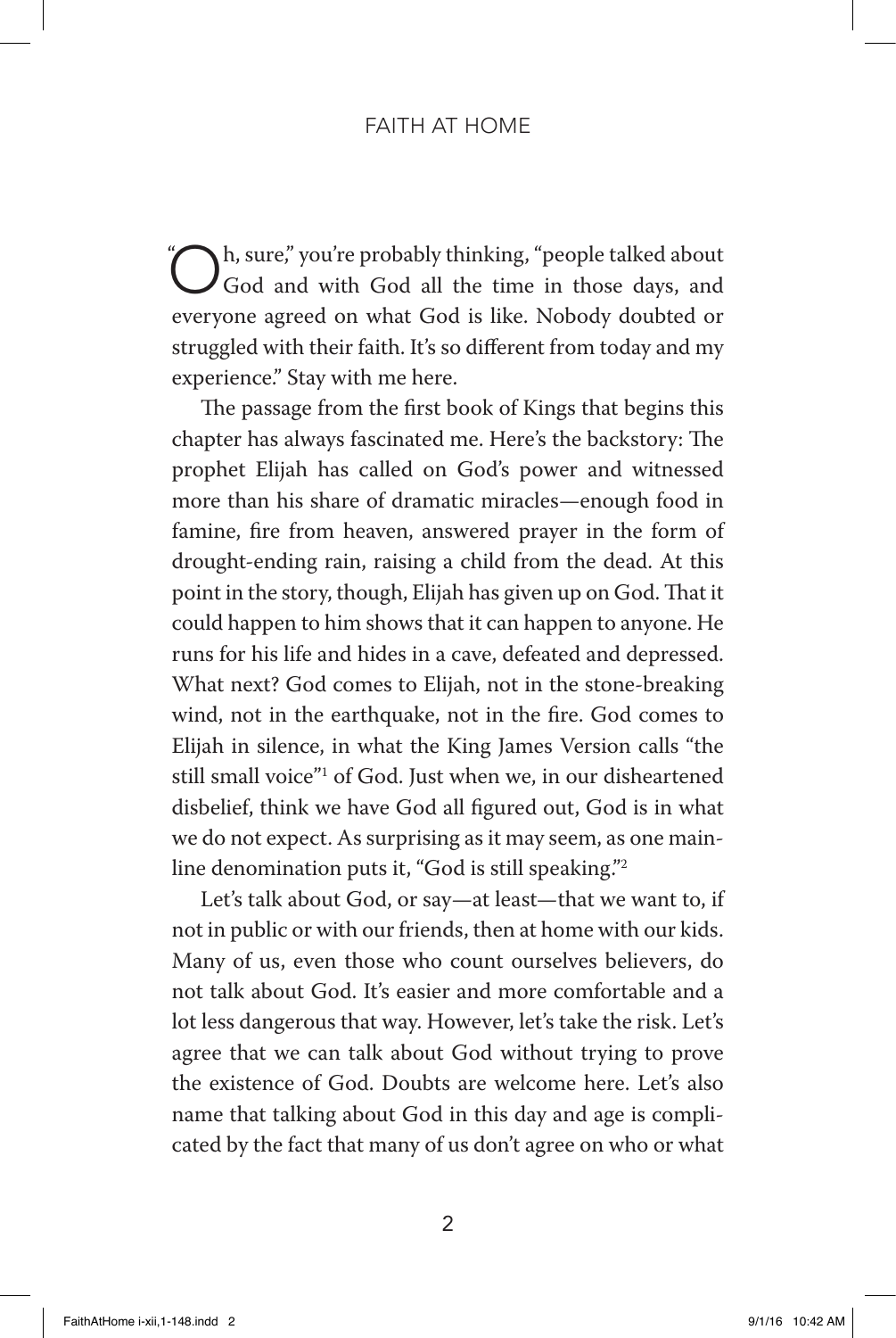God is. What we are trying to articulate for our children may be drastically different from the understanding of God that we grew up with. Our thoughts and beliefs may not be what are commonly accepted in popular culture, or even in our extended families.

Where do we start? It's easy to understand why we personify God, why we make God like us, only bigger, stronger, more powerful. There are consequences, however, to trying to make God more relatable. American teenagers overwhelmingly view God as "a combination Divine Butler and Cosmic Therapist" whose job is "to solve our problems and make people feel good," according to Christian Smith, the principal investigator of the National Study of Youth and Religion.3 The research tells us this is not simply a matter of misunderstanding. This is the God that we, their parents and their churches, have given them. We have failed to introduce them to the God of invitation and imagination, the God of the burning bush and the still small voice, the God of living water and rushing wind, in whom "we live and move and have our being."4

## Talking the Talk

The first problem Smith and his collaborator Melinda Denton identify is that most U.S. teenagers are "*incredibly inarticulate* about their faith, their religious beliefs and practices, and its meaning or place in their lives."5 Why? "Religious language is like any other language; to learn how to speak it, one first needs to listen to native speakers using it a lot, and then one needs plenty of practice speaking it oneself."6 In other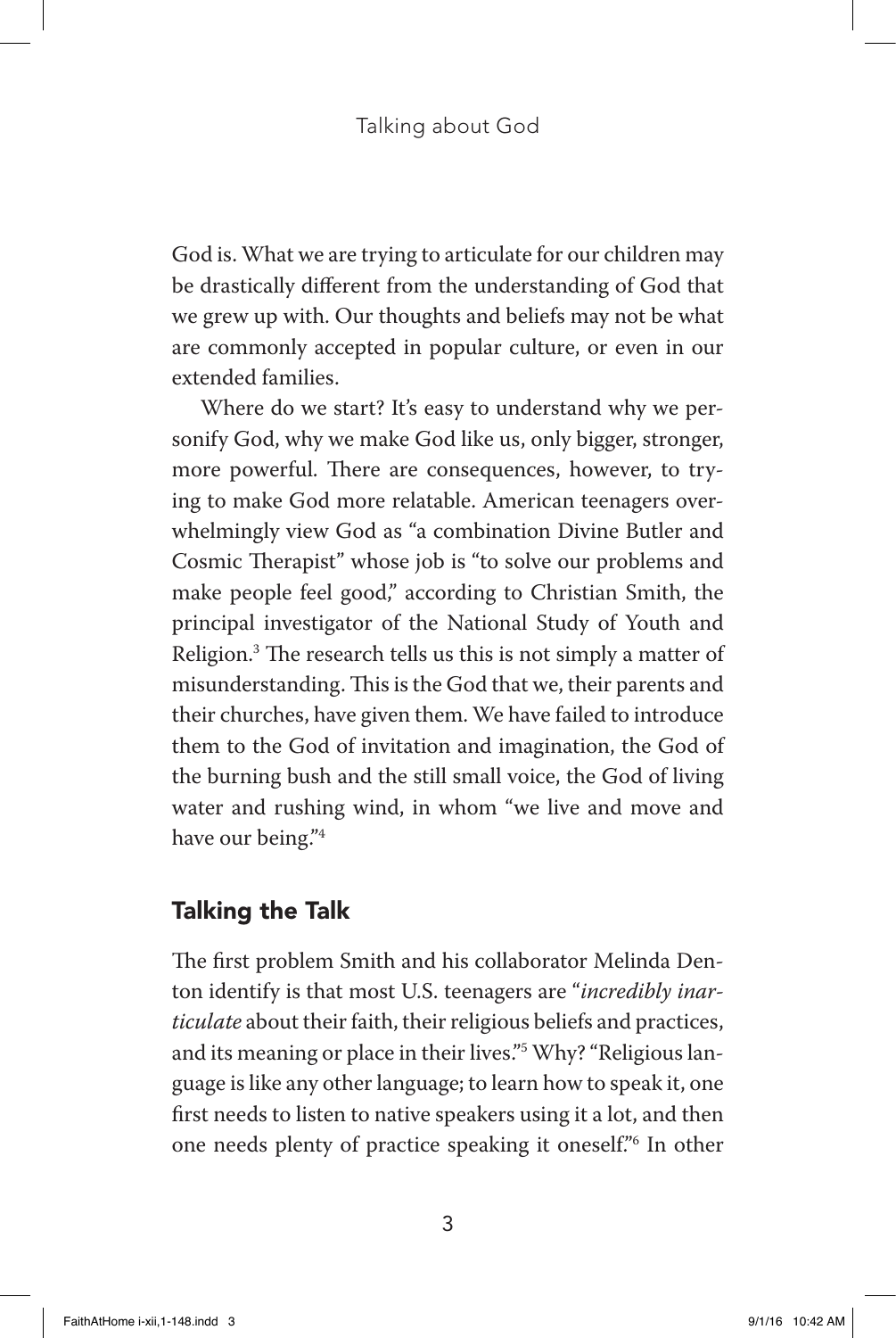#### faith at home

words, our kids first need to hear us talk about God, what we believe, and why it matters.

So *how* do we talk about God? The theologian Elizabeth Johnson offers three ground rules from early Christian thought:

- 1. God is a mystery.
- 2. No name or image of God should be taken literally.
- 3. There are many and varied expressions of God.7

Above all, Johnson encourages us to speak of "the living God," not "this invisible, greatly powerful grand old man in the sky."8 God as super-parent who must be obeyed is especially unattractive to young people, she points out, who may be rebelling against parents in general.9 (Imagine that.) The living God, an image found throughout the Bible, is creative, active, present, and new. The living God is the one I *want* to talk about, the one I love, the one who is Love.

### Metaphor and Mystery

What is God like? *Images of God for Young Children* by Marie-Hélène Delval chooses forty among the hundreds of biblical images in child-friendly (though frequently malegendered) language and bright, evocative illustrations. Two perennial picture book favorites are Rabbi Sandy Eisenberg Sasso's *In God's Name*, perfect for kids in preschool and early elementary school, and *Old Turtle* by Douglas Wood, excellent for older elementary ages. In these books, God is revealed in ways that are familiar and surprising, personal and wondrous.